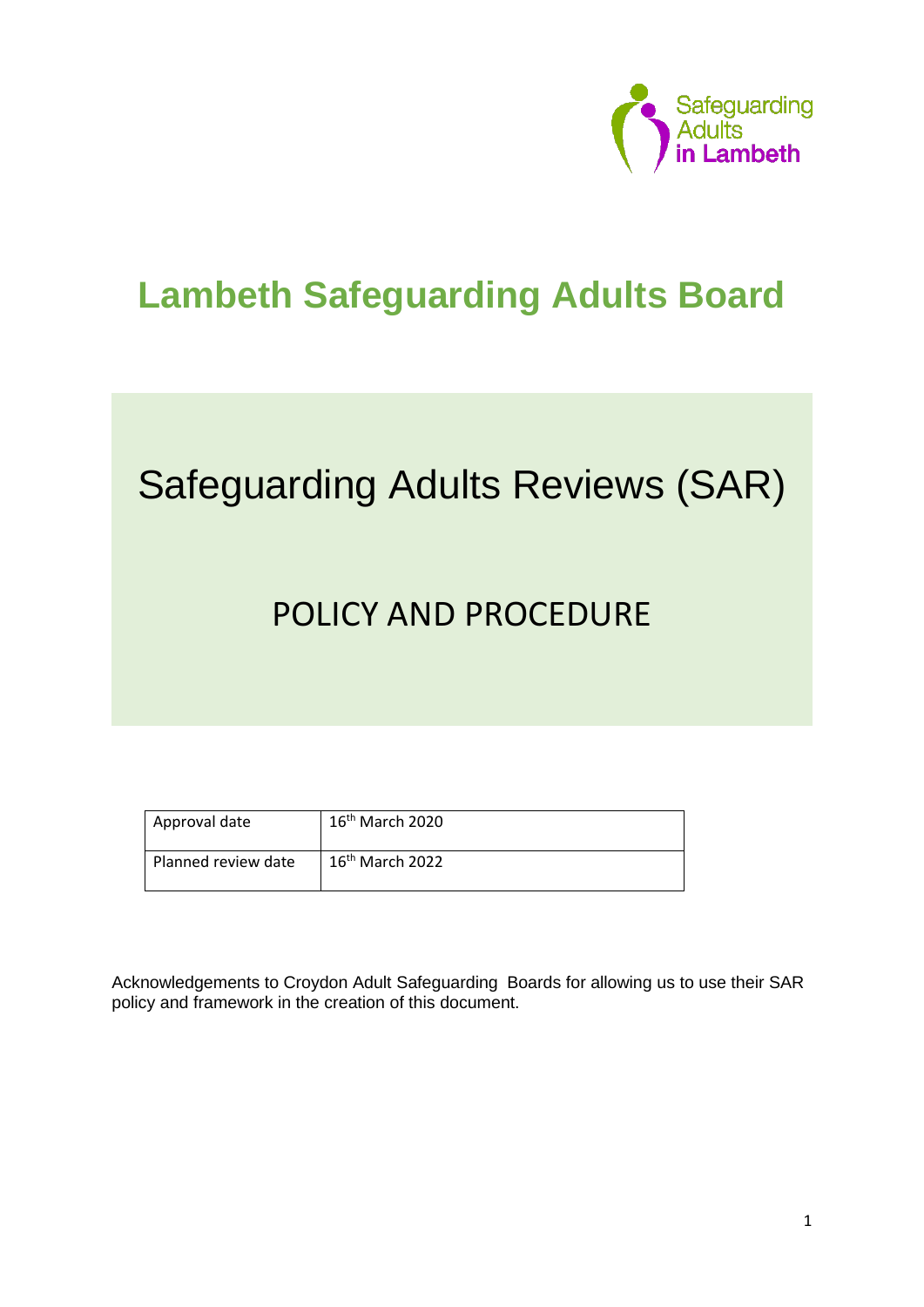#### **Version Control**

| <b>Version</b><br>number | Purpose of the change or details of the<br>change                                                                                              | Person making the<br>change | Date     |
|--------------------------|------------------------------------------------------------------------------------------------------------------------------------------------|-----------------------------|----------|
| 001                      | Creation of first draft                                                                                                                        | Janna Kay                   | 21.9.17  |
| 002                      | Approval of draft Procedure by SAR sub-group                                                                                                   | Janna Kay                   |          |
| 1 0 0                    | Final version approved by SAR sub-group                                                                                                        | Janna Kay                   | 28.9.17  |
| 101                      | Review of procedure commenced                                                                                                                  | Janna Kay                   | 28.7.18  |
| 101                      | Updated to include additional appendices                                                                                                       | Janna Kay                   | 27.11.18 |
| 102                      | Review of procedure commenced to consider<br>(primarily);<br>Methodology<br>$\bullet$<br>Communications and embedding<br>$\bullet$<br>learning | Janna Kay/Ceri<br>Gordon    | 17.01.20 |
| 1 0 2                    | Updates approved by SAR sub-group                                                                                                              |                             | 16.03.20 |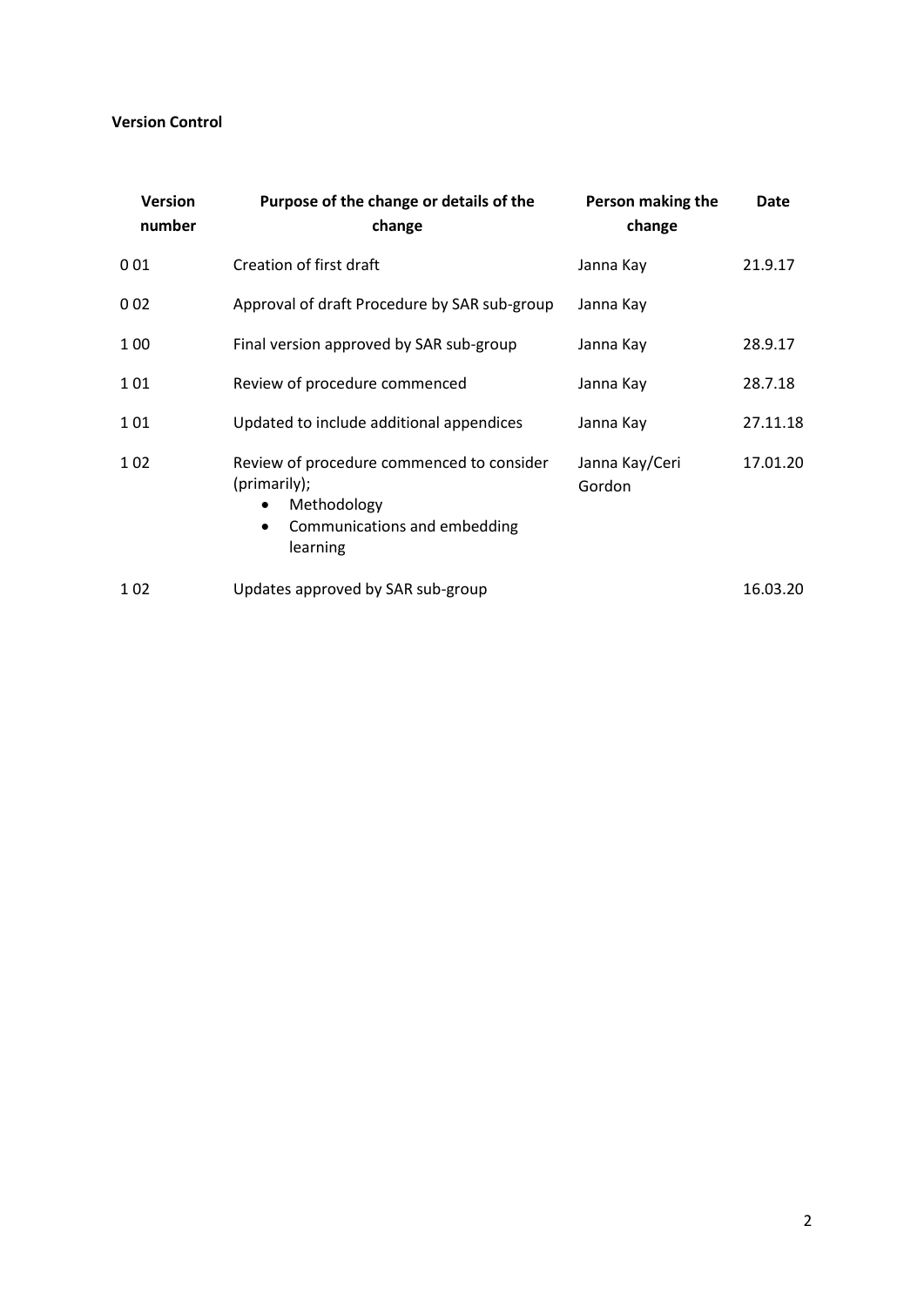# Contents

| 1. |  |
|----|--|
| 2. |  |
| 3. |  |
| 4. |  |
| 5. |  |
| 6. |  |
| 7. |  |
| 8. |  |
| 9. |  |
|    |  |
|    |  |
|    |  |
|    |  |
|    |  |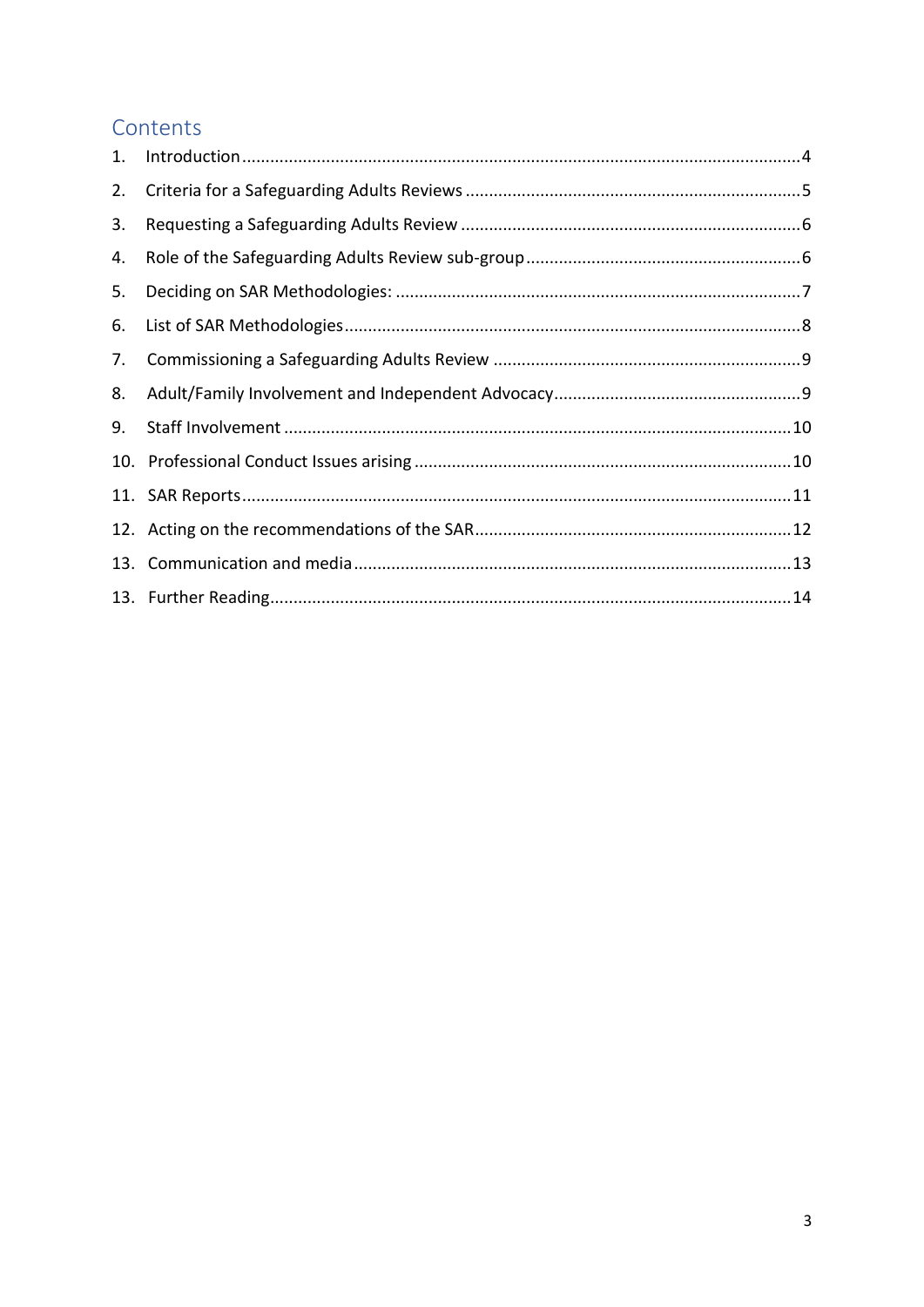# <span id="page-3-0"></span>1. Introduction

1.1 Section 44 of the Care Act 2014 and associated statutory guidance require all Safeguarding Adults Boards (SABs) to conduct Safeguarding Adults Reviews (SARs) (previously known as serious case reviews) in certain circumstances and permits SABs to arrange SARs in other circumstances. The Act requires Board member agencies to cooperate with and contribute to the carrying out of a SAR.

1.2 In the context of SARs, something can be considered serious abuse or neglect where, for example, the individual would have been likely to have died but for an intervention or has suffered permanent harm or has reduced capacity or quality of life (whether because of physical or psychological effects) as a result of the abuse or neglect. SABs are free to arrange for a SAR or another type of practice review in any other situations involving an adult in its area with needs for care and support.

1.3 Lambeth Safeguarding Adults Board (LSAB) needs a locally agreed process for commissioning and learning from SARs. No single review model will be applicable for all cases: review methodology should be determined by the circumstances of each case.

#### *"The SAB should be primarily concerned with weighing up what type of 'review' process will promote effective learning and improvement action to prevent future deaths or serious harm."*

*Care and Support Statutory Guidance (DH: 2010) paragraph 14.135.* 

1.4 The purpose and underpinning principles of SARs, and the broad requirements and guidance for conducting SARs, are set out in section 2.9 of the London Multi-Agency Safeguarding Adults Policy and Procedures.

1.5 The Care Act statutory guidance (14.168) states that SARs should seek to determine what the relevant agencies and individuals involved in a case might have done differently that could prevented harm or death. This is so that lessons can be learning from the case and those lessons applied to future cases to prevent similar harm occurring again. SARs are reserved for situations where there is potential for extensive systemic learning due to serious questions about the multi-agency system as a whole.

1.6 The guidance (14.169) emphasises that it is vital, if individuals and organisations are to be able to learn lessons from the past, that reviews are trusted and safe experiences that encourage honesty, transparency and sharing of information to maintain maximum benefit. If individuals and organisations are fearful of SARs their response will be defensive and their participation guarded and partial.

1.7 The purpose of a SAR is not to hold any individual or organisation to account. Other processes exist for the, including criminal proceedings, disciplinary procedures, employment law and systems of service and professional regulation, such as CQC and the Nursing and Midwifery Council, the Health and Care Professions Council, and the General Medical Council.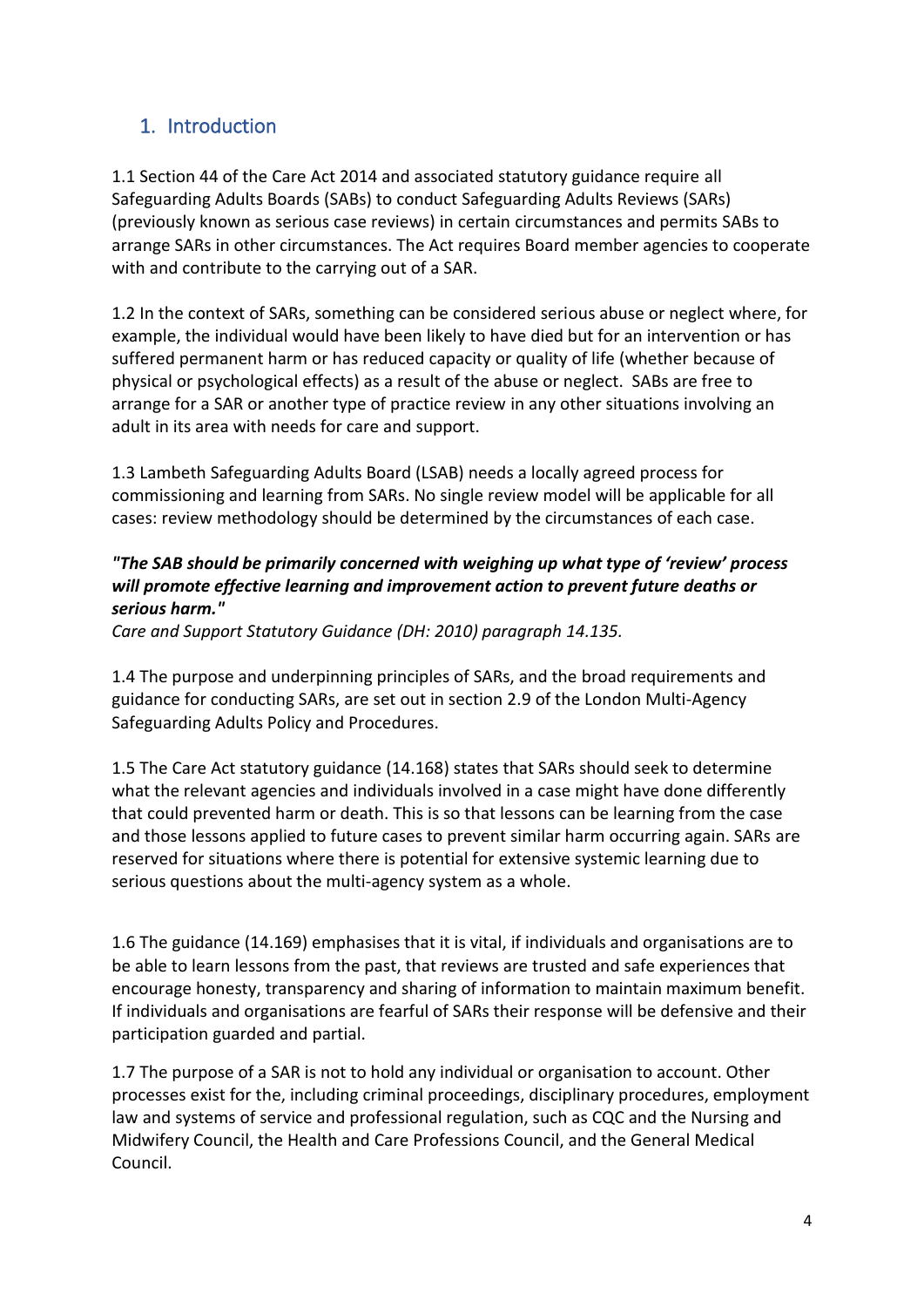1.8 This policy and procedure sets out how Lambeth Safeguarding Adults Board commissions, manages and governs SARS and includes:

- the process for referring a case for consideration for a SAR
- the criteria for when Lambeth SAB must or may commission a SAR;
- the processes for commissioning a SAR in Lambeth;
- how adults, families and staff will be supported and involved in SARs:
- how learning from Lambeth SARs and from other SARs nationally will be acted on in Lambeth; and
- templates for letters, terms of reference and reports.

#### <span id="page-4-0"></span>2. Criteria for a Safeguarding Adults Reviews

2.1 A Safeguarding Adults Board is the only body that can commission a Safeguarding Adults Review. As set out in S44 of the Care Act 2014, a SAR must take place when:

- an adult dies as a result of abuse or neglect, whether known or suspected, and there is concern that partner agencies could have worked more effectively to protect the adult.
- adult has experienced serious abuse or neglect, but has not died

2.2 "Serious abuse or neglect" may include:

- the individual would have been likely to have died but for an intervention,
- the individual suffered permanent harm as a result of abuse or neglect,
- the individual has reduced capacity or quality of life (whether because of physical or psychological effects) as a result of the abuse or neglect;
- the individual has sustained a potentially life-threatening injury through abuse or neglect,
- the individual has suffered serious sexual abuse.

This is not an exhaustive list. The final decision rests with the LSAB and the Independent Chair as to whether abuse/ neglect was serious enough to warrant a SAR.

2.3 For most cases, a Section 42 safeguarding adults' enquiry will have been completed before it is referred for consideration for a SAR. Where the safeguarding concern raises questions about the local authority's response, Lambeth will carry out a Management Review (which will take the shape of a S42 enquiry however be completed by a Manager).

2.5 In some cases, where there is not appropriate to commission a SAR but where there is clear potential to identify sufficient and valuable learning to improve how organisations work together to promote the wellbeing of adults and their families and to prevent abuse and neglect in the future, the SARSG may direct for a learning review or case file audit to be undertaken by an internal facilitator independent to the case. An example of this could be a serious incident that does not meet the criteria for a SAR but that the LSAB wants to review. The SAR sub-group will keep a log of these cases and the agency tasked with overseeing any identified actions.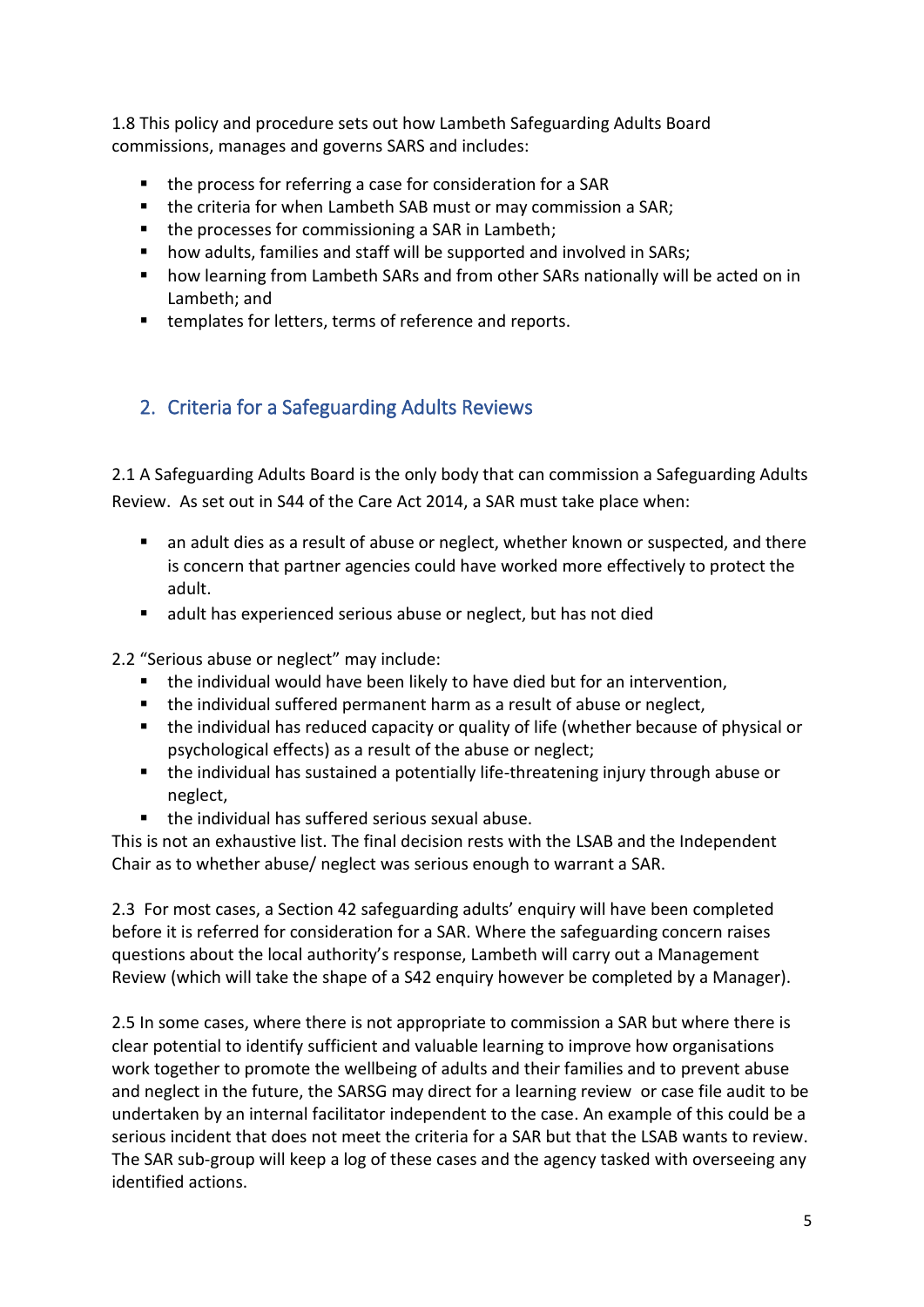2.6 There may also be other situations where the LSAB may arrange for a SAR to be undertaken. This could include:

- A case featuring repetitive or new concerns or issues which LSAB wants proactively to review in order to pre-emptively tackle practice areas or issues before serious abuse or neglect arises.
- A case featuring good practice in how agencies worked together to safeguard an adult with care and support needs, from which learning can be identified and applied to improve practice and outcomes for adults.

## <span id="page-5-0"></span>3. Requesting a Safeguarding Adults Review

3.1 **Any agency, professional or individual** can bring a case to the attention of the LSAB and request a SAR if they believe it to fit the criteria listed in section 2. **Requests for a SAR**  (except for those referred by the Local Authority via the safeguarding enquiry process) **must be made in writing** using the SAR request form (see Appendix one)

3.2 A case may come to notice due to (for example but not limited to): an individual worker/ volunteer notifying a manager; a serious incident or accident report; a complaint or whistleblower; a Section 42 safeguarding enquiry; notification from the Care Quality Commission (CQC) or via 'Need to Know' Form.

3.3 To ensure the efficient identification of appropriate cases for SAR consideration, relevant operational managers in agencies need to be aware of the criteria for a SAR. A referral to the SAR subgroup should not be used an escalation process or to defer what should more appropriately be dealt with through an adult safeguarding enquiry process.

3.4 The person's family should be informed of the concerns and that a Safeguarding Adults Review referral is planned so they have an opportunity to give their view about the referral and discuss how they might want to be involved.

3.5There may also be parallel processes in place such as an NHS Serious Incident investigation, criminal investigation or Coroner's Inquest. Whilst these should not prevent a referral being made, the SARSG will need to consider the timing and management of any subsequent multi-agency review.

#### <span id="page-5-1"></span>4. Role of the Safeguarding Adults Review sub-group

4.1 A log of potential SARs will be created and presented at the SAR sub-group. The SAR subgroup will consider the information provided and submit a recommendation to the Chair of the LSAB as to whether the criteria for a SAR (see Section 2) has been met and, if so, to recommend which SAR methodology should be used.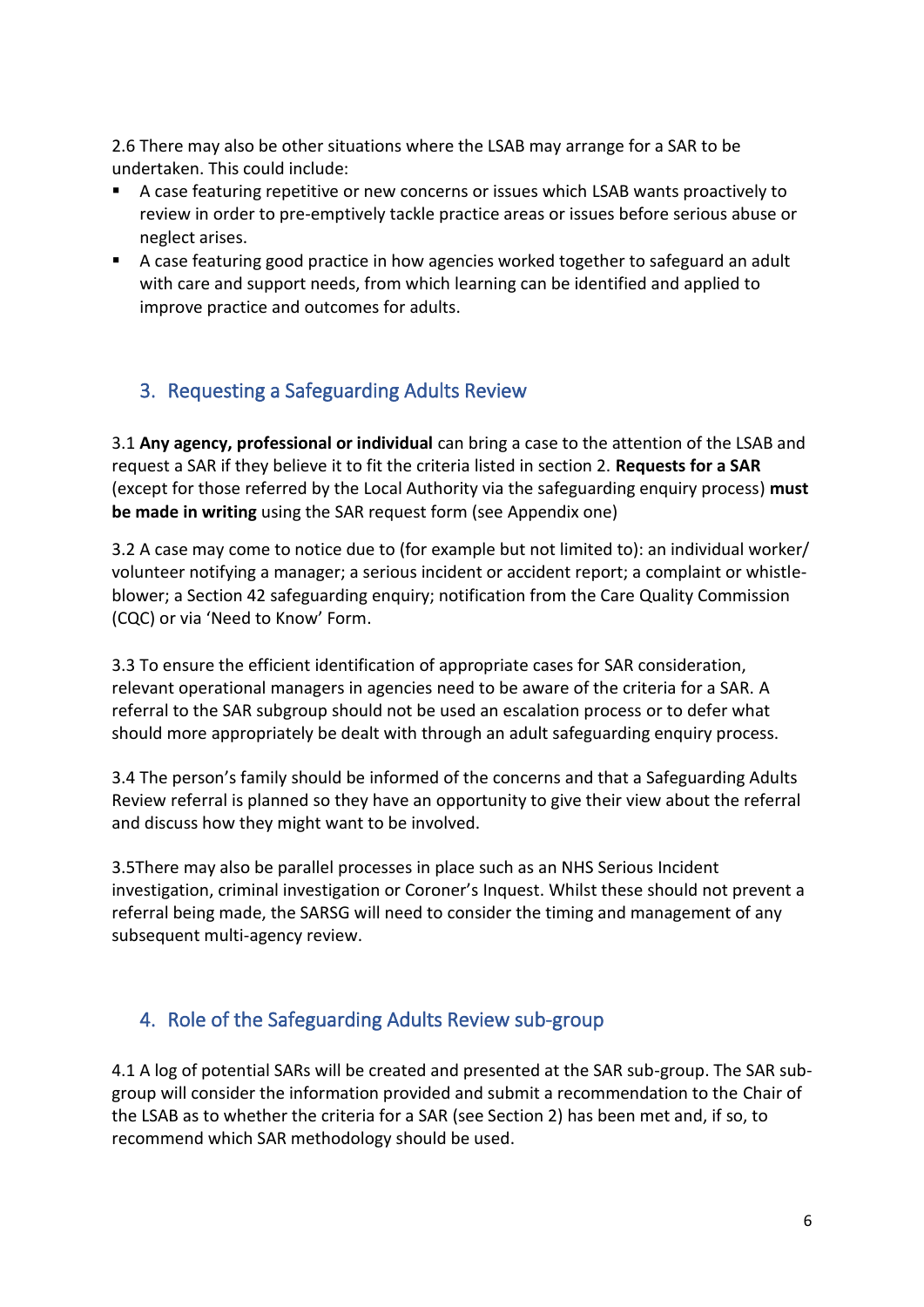4.2 Any disagreements between SARSG members, will be discussed between the SARSG and LSAB Chairs in order to reach a resolution.

4.3 Some cases referred to the SAR sub-group may overlap with other statutory review processes such as a domestic homicide review, mental health homicide review, MAPPA review, Learning Disability Mortality Review (LeDeR) or a children's serious case review. In these circumstances, the chairs of the respective review processes will formally discuss and agree how the interfaces between these should be managed and to dovetail activity as far as possible.

4.4 Some cases referred to the SAR sub-group may involve one or more local authorities or other statutory organisations. In such cases, the SAR sub-group Chair will notify the Chair of the LSAB who will then contact the Chair of the relevant Local Safeguarding Adults Board to discuss next steps.

4.4.1 If following the above, the LA/ organisation is in disagreement that a SAR should be undertaken; the Chair of the LSAB will contact that LA/ organisation and SAB for further discussion.

4.5 **If a request for a SAR is upheld**, the SAR sub-group will determine who needs to be notified including:

- the person requesting the SAR and relevant statutory director(s) to inform them of the outcome of the SAR request and reasons for the decision.
- chief executives (or equivalent) of all relevant agencies (copied to their respective Board member)
- relevant commissioning and regulatory bodies
- Notification points as advised by particular organisations e.g. police and SLaM.

4.6 **If a request for a SAR is turned down**, a notification will be sent to referrers to advise them of the reasons for this. Where the requestor is dissatisfied with this outcome, they should notify the Chair of LSAB in writing, who will discuss and review (if necessary) the decision with the requestor.

## <span id="page-6-0"></span>5. Deciding on SAR Methodologies:

5.1 One key goal of the SAR Subgroup should be to weigh up what type of 'review' process will promote effective learning and improvement action. Each methodology is valid in itself and no approach should be seen as more serious or holding more importance or value than another. The methodology selected must offer the most effective learning and involvement of key staff/ family weighed against the cost, resources and length of time required to conduct the review.

5.2 The following should be considered in selecting a SAR methodology:

■ Is the case complex, involving multiple abuse types and/ or victims?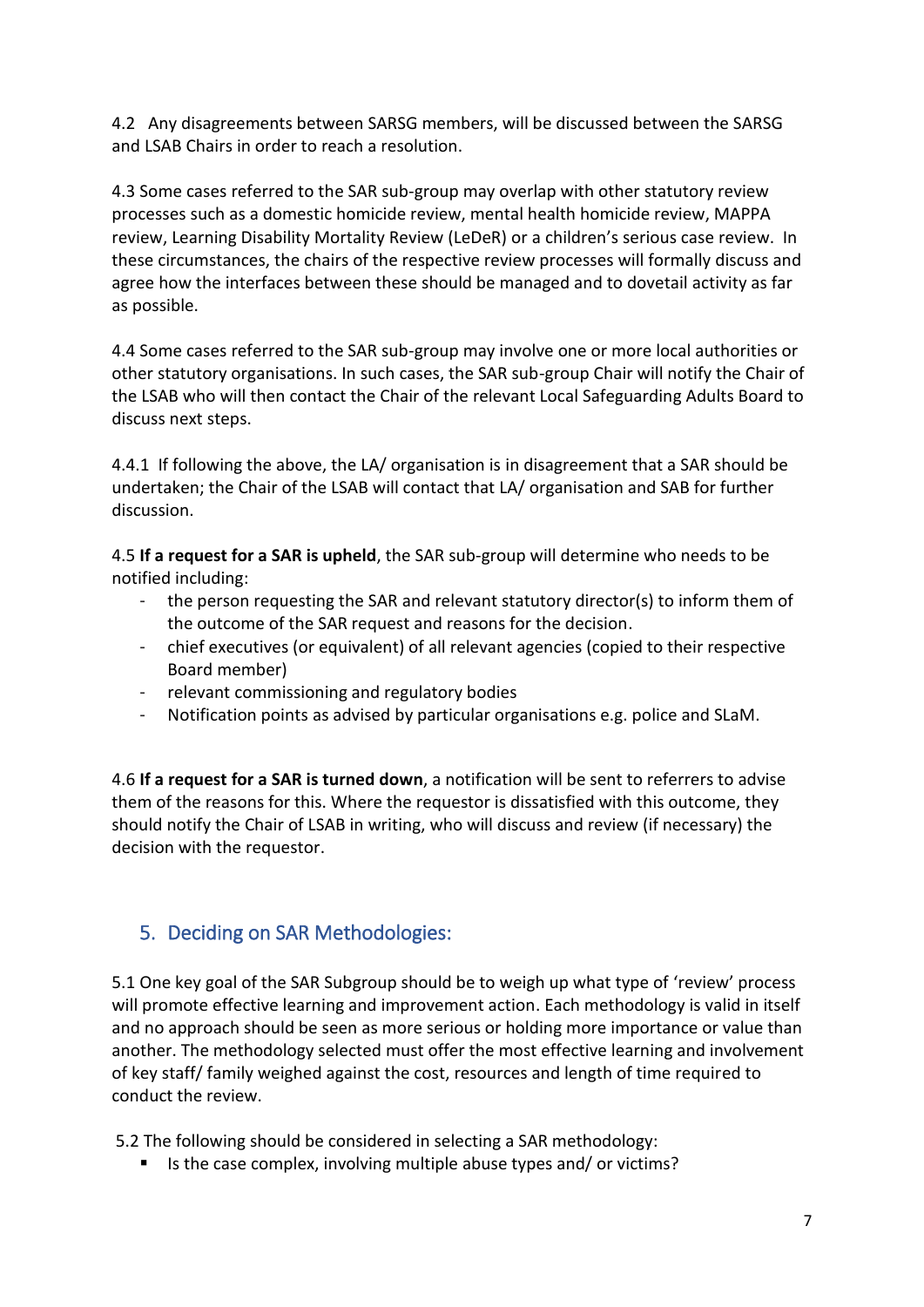- Is significant public interest in the review anticipated?
- Is large-scale staff/ family involvement wanted/ appropriate?
- Are any criminal proceedings ongoing that staff are witnesses in, and could the SAR methodology impact on them?
- Is the type of review being suggested proportionate to the scale and level of complexity of the issues being examined?
- What is the quickest and simplest way to achieve the learning?
- Is a more appreciative approach required to review good practice?
- Are trained lead reviewers available in-house or nationally for the method selected? Are resources available to train or commission a lead reviewer?
- Can value for money be demonstrated?
- Which agencies should be approached to contribute to funding the SAR?

5.3 In addition to selecting a SAR methodology, the sub-group must also decide:

- Level of independence from the case required of SAR subgroup members (it is advisable that members have not had involvement in the case nor line management responsibility for staff writing a report for the SAR).
- Whether agencies are required to secure their files/ records.
- The Terms of Reference for the SAR (see appendix 5) including timescales for completion and how learning from the SAR will be disseminated and embedded (see section 11).
- The required output from the SAR (e.g. a report).
- Whether an independent author is required, and level of independence.

5.2 Where the group believes a review is not within the scope of SAB, it can make recommendations to other organisation(s) that a review is conducted under alternative mechanisms.

#### <span id="page-7-0"></span>6. List of SAR Methodologies

6.1 Appendix 4 outlines the key features and advantages and disadvantages of selected methodologies, including:

- Traditional approach
- Systemic approach Learning Together
- Significant Incident Learning Process (SILP)
- Significant Event Analysis
- Appreciative enquiry
- Peer Review

This is not an exhaustive list and SAR sub-group members should consider flexible approaches to methodology, so as not to be too prescriptive. These proposed methodologies should be viewed with the considerations outlines in section 5 in mind.

6.2 The SAR Sub-group may choose to recommend a combined approach.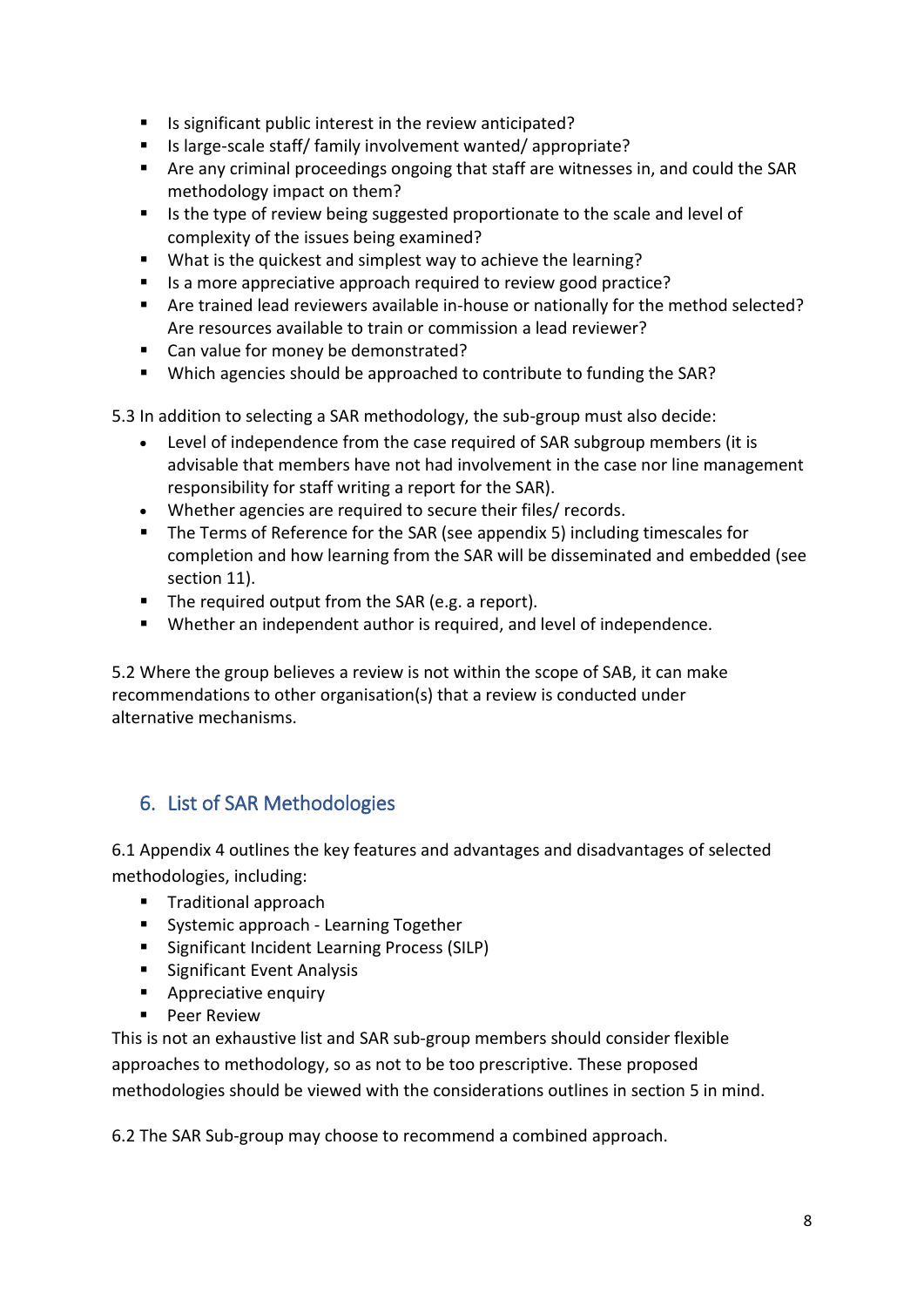# <span id="page-8-0"></span>7. Commissioning a Safeguarding Adults Review

7.1 'Safeguarding Adults: Advice and Guidance to Directors of Adult Social Services' (March 2013) states:

*"Cost effectiveness is an issue for Safeguarding Adults Boards as an independent commission can prove expensive and in some areas there is an all‐or‐nothing approach to commissioning reviews. Some Boards, and very recently all the London authorities, have developed a proportionate approach which offers Boards a range of options to match against the seriousness and circumstances of the case, allowing a faster and more cost-effective response while maximising the Board's learning."* 

7.2 The LSAB agrees that there are a number of local expertise which would be appropriate, in some cases, to carry out a Peer Review methodology. This would be acceptable where the peer reviewer's own organisation is entirely independent of the safeguarding concern.

7.2 When commissioning an independent reviewer to undertake a SAR, consideration should be given to an individual's experience and expertise in this area, which may include seeking testimonials from previous commissioners/Boards. There should always be flexibility to select an independent reviewer without the necessity of a lengthy selection process.

7.2.1 The reviewer will give assurance that they understand the requirements of the General Data Protection Regulations and how it impacts on the retention of any information stored by them connected to the SAR.

7.2.2 The Reviewer should be familiar with the requirements of the National SAR Library (RiPfA and SCIE) including [SAR Quality](https://www.scie.org.uk/safeguarding/adults/reviews/library/project) Markers and agree to categorise the learning as outlined by the guidance issued by them. They will also assist the SAR sub-group with the completion of supporting learning documentation which is to be forwarded to the SAR Library.

#### <span id="page-8-1"></span>8. Adult/Family Involvement and Independent Advocacy

8.1 This section must be read in conjunction with the London Multi-Agency Safeguarding Adults Policy and Procedures, and Section 68 of the Care Act and associated statutory guidance.

8.2 Adults and/ or families should be invited and supported to contribute to SARs if they wish to do so, in order that an inclusive approach is taken and that their wishes, feelings and needs are placed at the heart of the review.

8.3 The SAR lead reviewer will make contact with the adult(s), their family and/ or representatives early on to establish:

■ Why and how a SAR will be undertaken into their (family member's) case.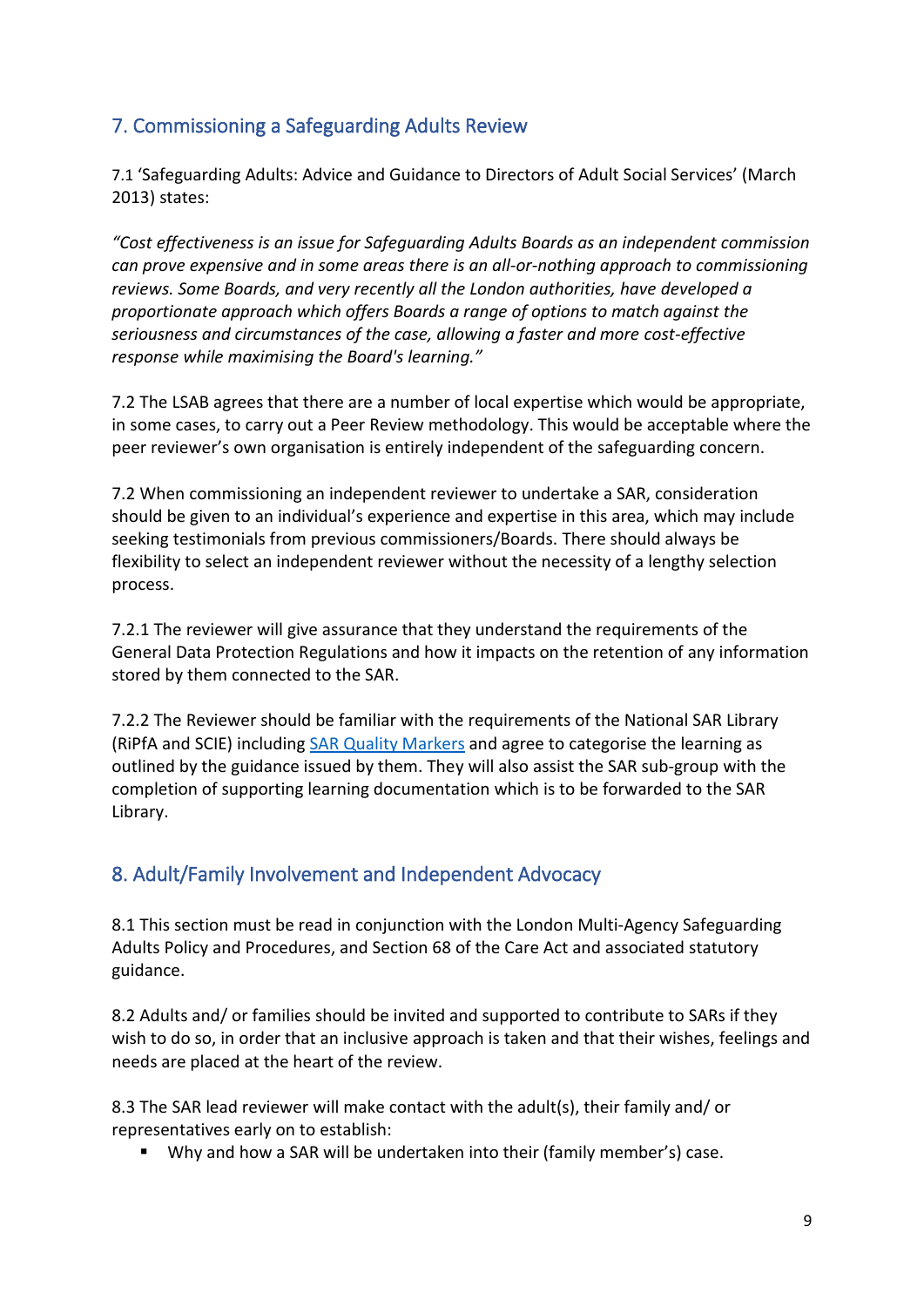- $\blacksquare$  How they would like to be involved  $-$  e.g. views contributed via telephone conversation, or interview, or attendance at SAR meetings.
- Any support or adjustments they would need to facilitate their involvement.
- Their initial views, wishes, concerns, and any answers/ outcomes they would like to achieve from the SAR

#### <span id="page-9-0"></span>9. Staff Involvement

9.1 This section must be read in conjunction with Section 2 of the London Multi-Agency Safeguarding Adults Policy and Procedures.

9.2 As soon as a SAR has been agreed, staff and volunteers that have had involvement in the case should be notified of this decision by their agency. The nature, scope and timescale of the review should be made clear at the earliest possible stage to staff, volunteers and their line managers. It should be made clear that the review process can be lengthy.

9.3 It is important that all relevant staff and volunteers of agencies are given an opportunity to share their views on the case as appropriate to the review methodology selected. This should include their views about what, in their opinion, could have made a difference for the adult(s) and/ or family. All agencies must support staff and practitioners involved in a SAR to "tell it like it is", without fear of retribution, so that real learning and improvement can happen.

9.4 Agencies are responsible for ensuring their own staff and volunteers are provided with a safe environment to discuss their feelings and offered support where needed. The death or serious injury of an adult at risk will have an impact on staff and volunteers and needs to be acknowledged by the agency. The impact may be felt beyond the individual staff and volunteers involved, to the team, organisation or workplace.

#### <span id="page-9-1"></span>10. Professional Conduct Issues arising

10.1 This section must be read in conjunction with the London Multi-Agency Safeguarding Adults Policy and Procedures.

10.2 The purpose of a SAR is not to apportion blame to an individual or an agency but to learn lessons for future practice. It is important that this message is conveyed to staff and volunteers. Issues of professional conduct may become apparent during a SAR, but it is not within the remit of the SAR sub-group to deal with these.

10.3 Where concerns about an individual's practice or professional conduct are raised through the SAR process, they must be fed back to the relevant agency through the SAR sub-group chair. It then remains the responsibility of the individual agency to follow up on the concerns passed on by the SAR subgroup, in line with their own policies and procedures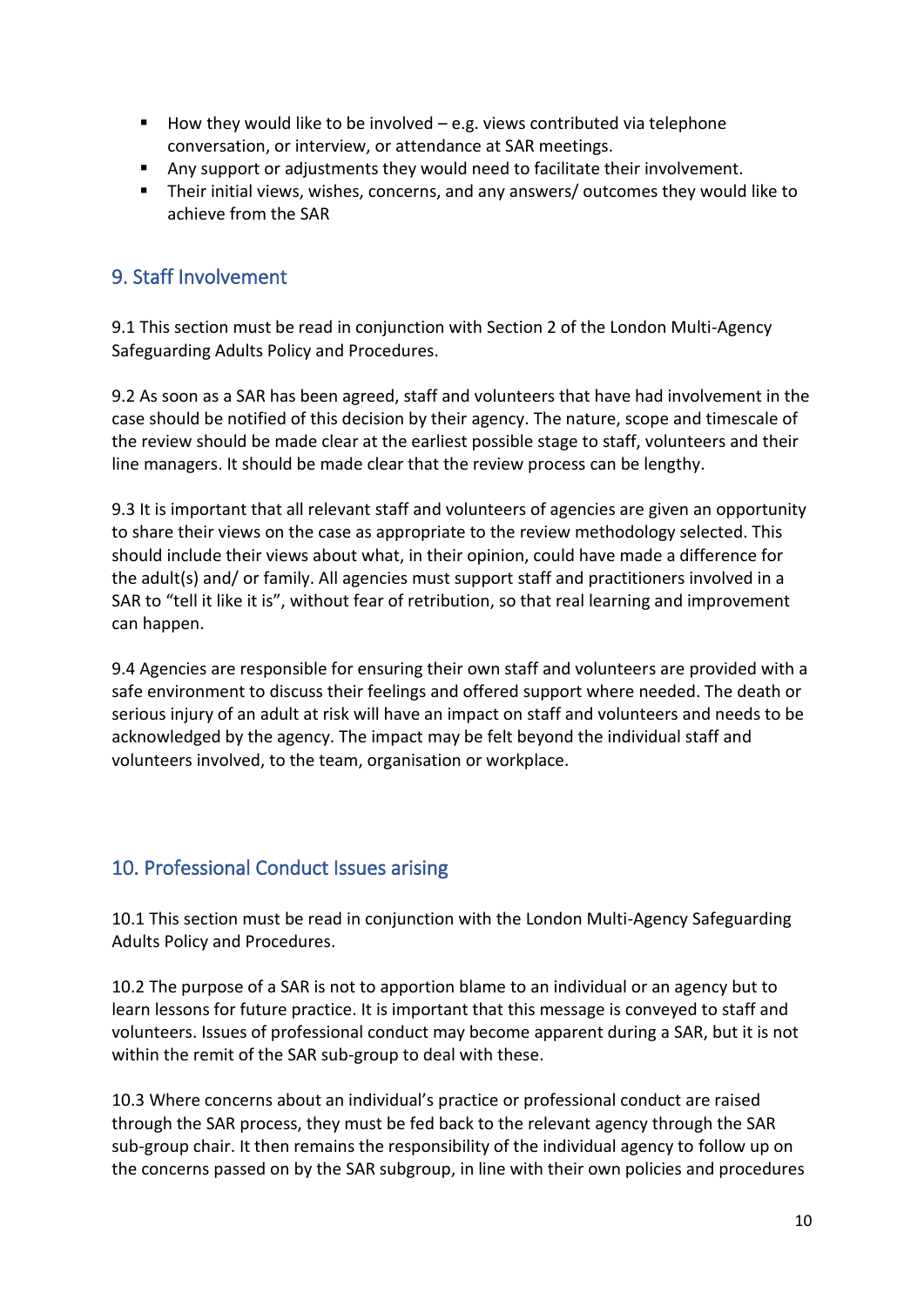#### <span id="page-10-0"></span>11. SAR Reports

11.1 This section must be read in conjunction with the London Multi-Agency Safeguarding Adults Policy and Procedures.

11.2 The required output of a SAR – e.g. whether a report is needed, and/or independent authorship will be dependent on the methodology used. It is anticipated that in all statutory SARs a report will be required.

11.3 SAR reports should provide a sound analysis of what happened, why and what action needs to be taken to prevent a reoccurrence. The report should be written in plain English and contain findings of practical value to organisations and professionals. A template SAR report is provided at Appendix 7.

11.4 The SAR sub-group should receive and agree the draft report before it is presented to the LSAB so that individuals are satisfied that there is sufficient analysis, scrutiny and evaluation of evidence.

11.5 The adult(s) and/ or family should also be given the opportunity to discuss the SAR report and conclusions, and their experience of the process.

11.6 Any recommendations made in the report must be SMART and CLEAR (Buckley and O'Nolan 2014).

| S-Specific; immediately understandable            | $C$ – the case for change                    |
|---------------------------------------------------|----------------------------------------------|
| $M$ – Measurable; will make a difference          | $L$ – Learning orientated                    |
| $A -$ Accessible; considering resources and       | $E$ – Evidence based (current context and    |
| capacity                                          | research)                                    |
| $R$ – Relevant and realistic; drawn from evidence | $A -$ Assign responsibility                  |
| $\vert$ T – Timely                                | $R$ – Review (desired outcomes and resources |
|                                                   | required)                                    |

11.7 In line with Schedule 2 of the Care Act, Lambeth SAB will include findings from any SAR (and information about any ongoing SARs) in its Annual Report along with the actions it has taken, or intends to take, in relation to those findings. Where the SAB decides not to implement an action then it must state the reason for that decision in the Annual Report.

11.8 All documentation the SAB receives from registered providers which is relevant to CQC's regulatory functions will be given to the CQC on CQC's request.

11.0 Lambeth SAB will decide to whom the SAR report, in whole or in part, should be made available and the means by which this will be done. This should include publication via the Lambeth SAB website and the SCIE Safeguarding Adults Review Library. Considerations of reputational risk or national learning arising from the case may affect decisions to publish. **Any reports to be published must be fully anonymised.**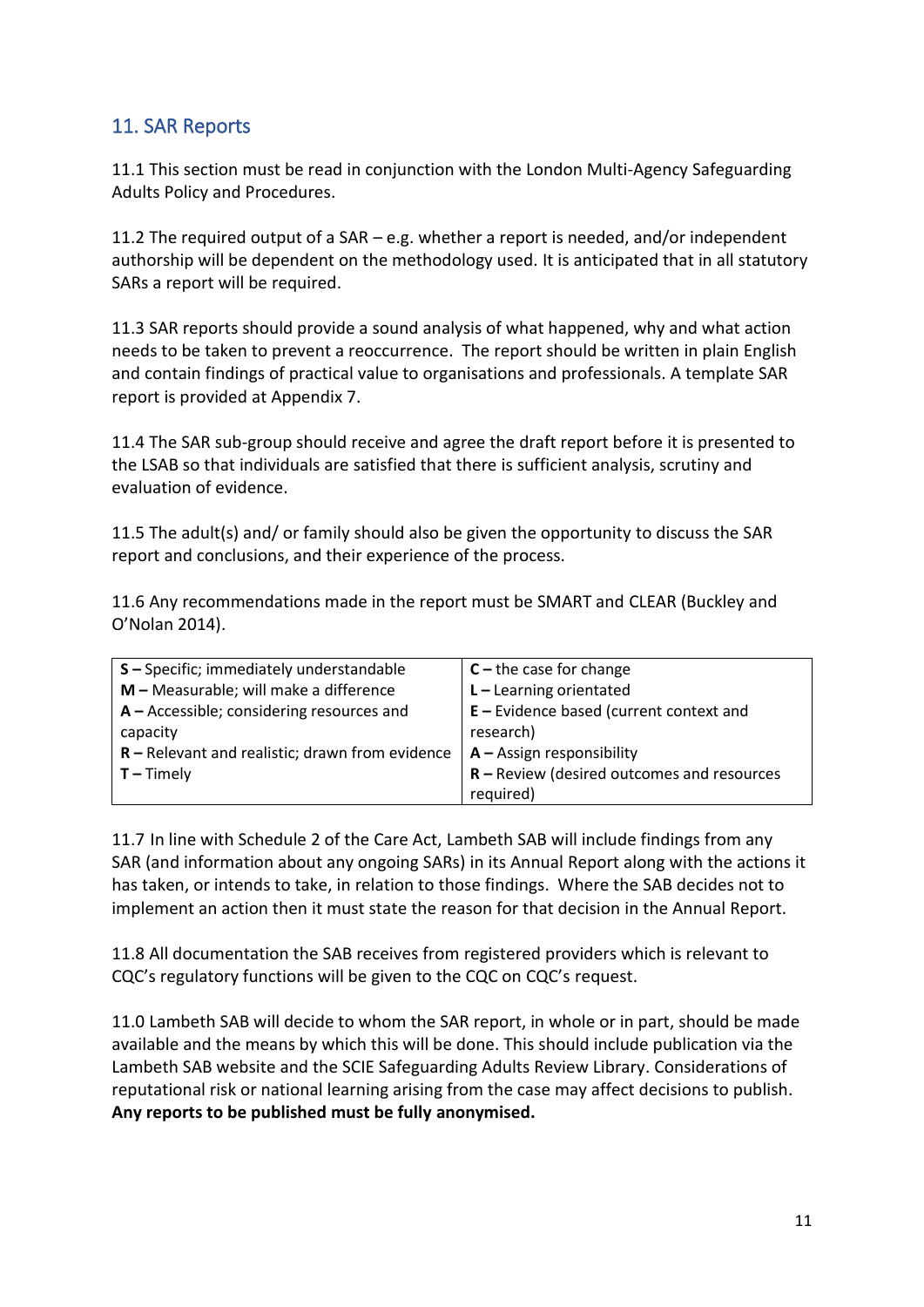#### <span id="page-11-0"></span>12. Acting on the recommendations of the SAR

12.1 The SAR sub-group will translate learning and recommendations from the SAR report into a proposed multi-agency action plan if required.

12.2 The multi-agency action plan will indicate:

- i. The actions that are needed.
- ii. Responsibilities for specific actions.
- iii. Timescales for completion of actions.
- iv. The intended outcomes: what will change as a result?
- v. Mechanisms for monitoring and reviewing intended improvements.
- vi. The processes for dissemination of the SAR report or its key findings.

12.3 The action plan will be presented to the LSAB as it will need to be endorsed at senior level by each organisation to whom it relates. The LSAB may decide not to implement a recommendation but must state the reason for that decision in its Annual Report.

12.5 Individual agencies may also be asked by the LSAB to produce their own internal action plans if required. This may include recommendations to national bodies.

12.6 Board members of the LSAB are responsible for ensuring all actions for which their organisation is responsible are completed, and for ensuring that learning from the SAR is embedded in their organisation and constituent agencies. Wherever possible, agencies should make every effort to capture learning points and take internal improvement action while the SAR is in progress, rather than waiting for the SAR report and action plan. 12.7 The LSAB will monitor progress on all recommendations (or delegate to an appropriate sub-group) and may request periodic progress update reports from relevant agencies, until such time that all actions have been completed.

12.8 The LSAB will also ensure that key learning is disseminated to all staff and volunteers working in Lambeth, in order to drive forward improvements and ensure learning is embedded. This may be done via:

- Multi-agency learning-events or workshops.
- Multi-agency briefings / newsletters.
- Bitesize learning material learning to facilitate discussions amongst teams and services.
- Publication of SAR final reports on LSAB website for a minimum of 12 months and thereafter to be made available upon request
- Publication on SCIE SAR Library

12.9 The SARSG will be responsible for enabling effective methods of dissemination and measuring how the learning is applied in practice and makes a difference.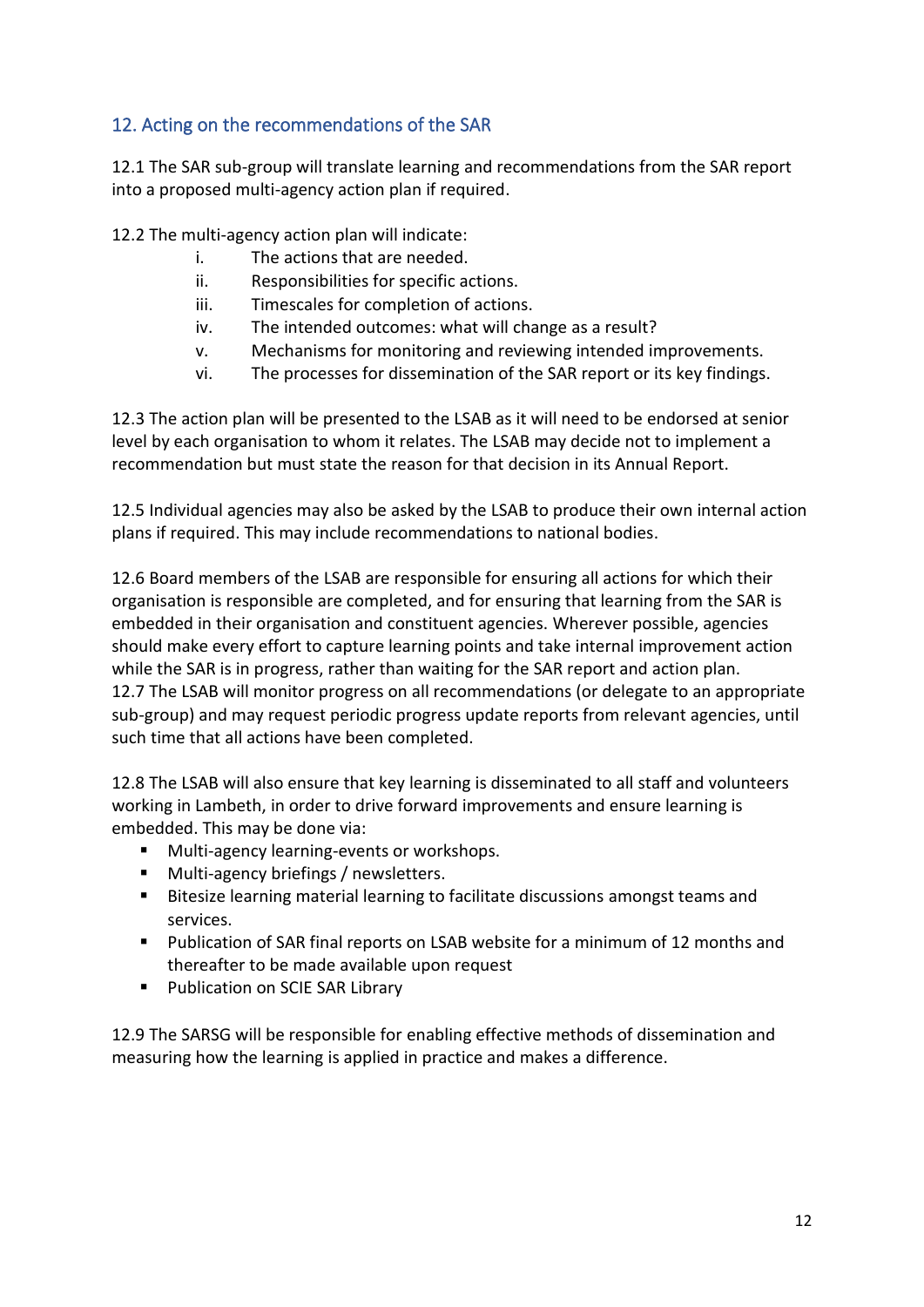#### <span id="page-12-0"></span>13. Communication and media

13.1 The SAR Sub-group must ensure that there is a cohesive approach and response to media enquiries resulting from a Safeguarding Adult Review and that the LSAB and individual agency leads act in consultation.

13.2 It will generally be the case that where there is an ongoing criminal investigation the police will be the lead agency and otherwise it will be the most appropriate agreed agency, usually the Local Authority.

13.3 Prior to publication of a SAR, any publication arrangements and media strategy will be agreed by the SAR Subgroup (if relevant), the LSAB Independent Chair and the relevant Local Authority lead member. If required, the Independent Chair together with the lead member will normally act as the spokesperson on behalf of the LSAB (please see Appendix 8 for further information on process).